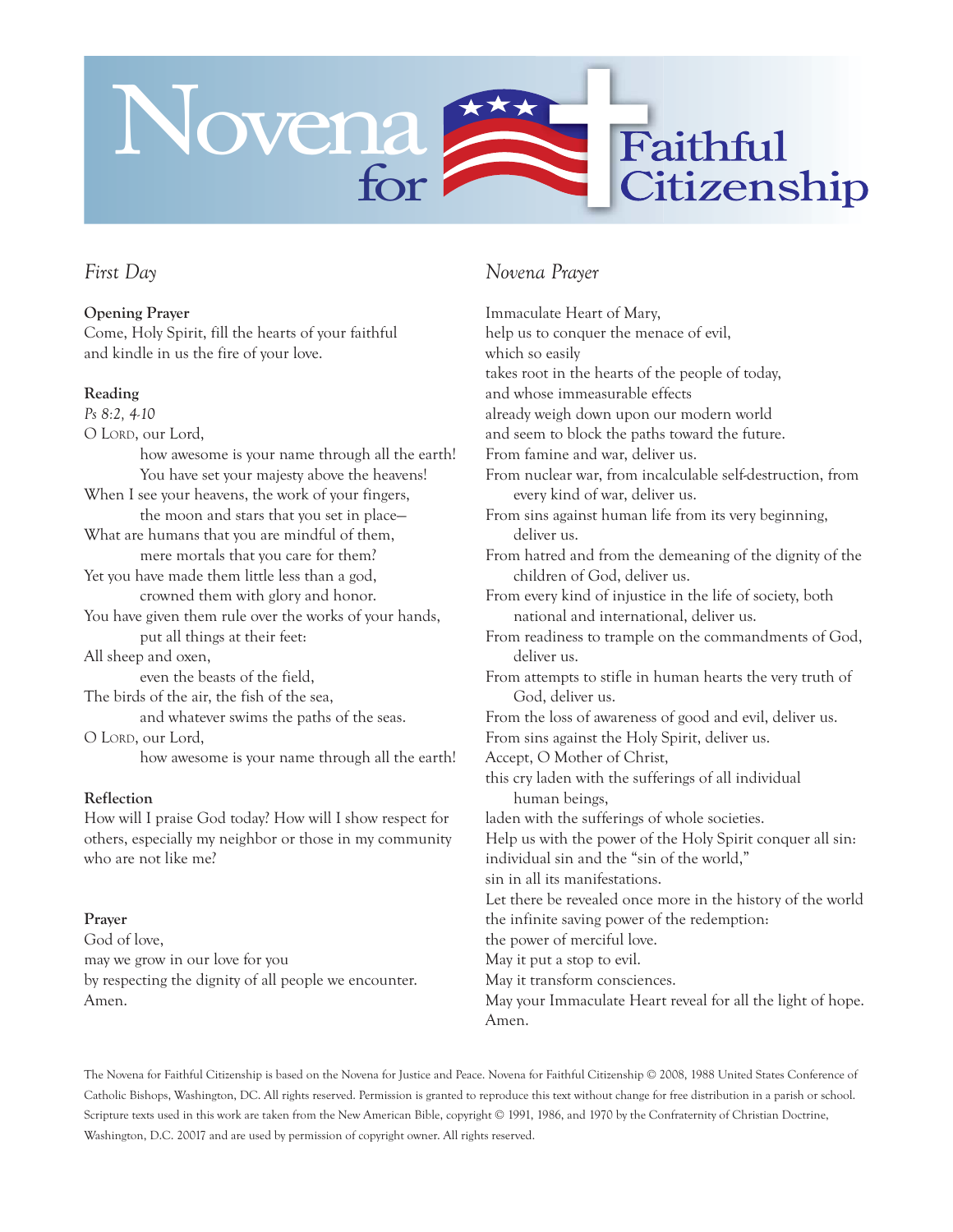## *Second Day*

**Opening Prayer** Come, Holy Spirit, fill the hearts of your faithful and kindle in us the fire of your love.

#### **Reading**

*Ps 146:1-8* Praise the LORD, my soul; I shall praise the LORD all my life, sing praise to my God while I live.

Put no trust in princes, in mere mortals powerless to save. When they breathe their last, they return to the earth; that day all their planning comes to nothing.

Happy those whose help is Jacob's God, whose hope is in the LORD, their God, The maker of heaven and earth, the seas and all that is in them, Who keeps faith forever, secures justice for the oppressed, gives food to the hungry. The LORD sets prisoners free; the LORD gives sight to the blind. The LORD raises up those who are bowed down; the LORD loves the righteous.

#### **Reflection**

Who are the oppressed in your community? How am I helping them secure justice? How am I helping to feed and give sight to those most in need?

#### **Prayer**

God of Jacob, strengthen our hope in the Lord. Help us to keep the faith by striving for justice in our land. Give us hearts, hands, and feet to truly reach out to those in need.

Amen.

## *Novena Prayer*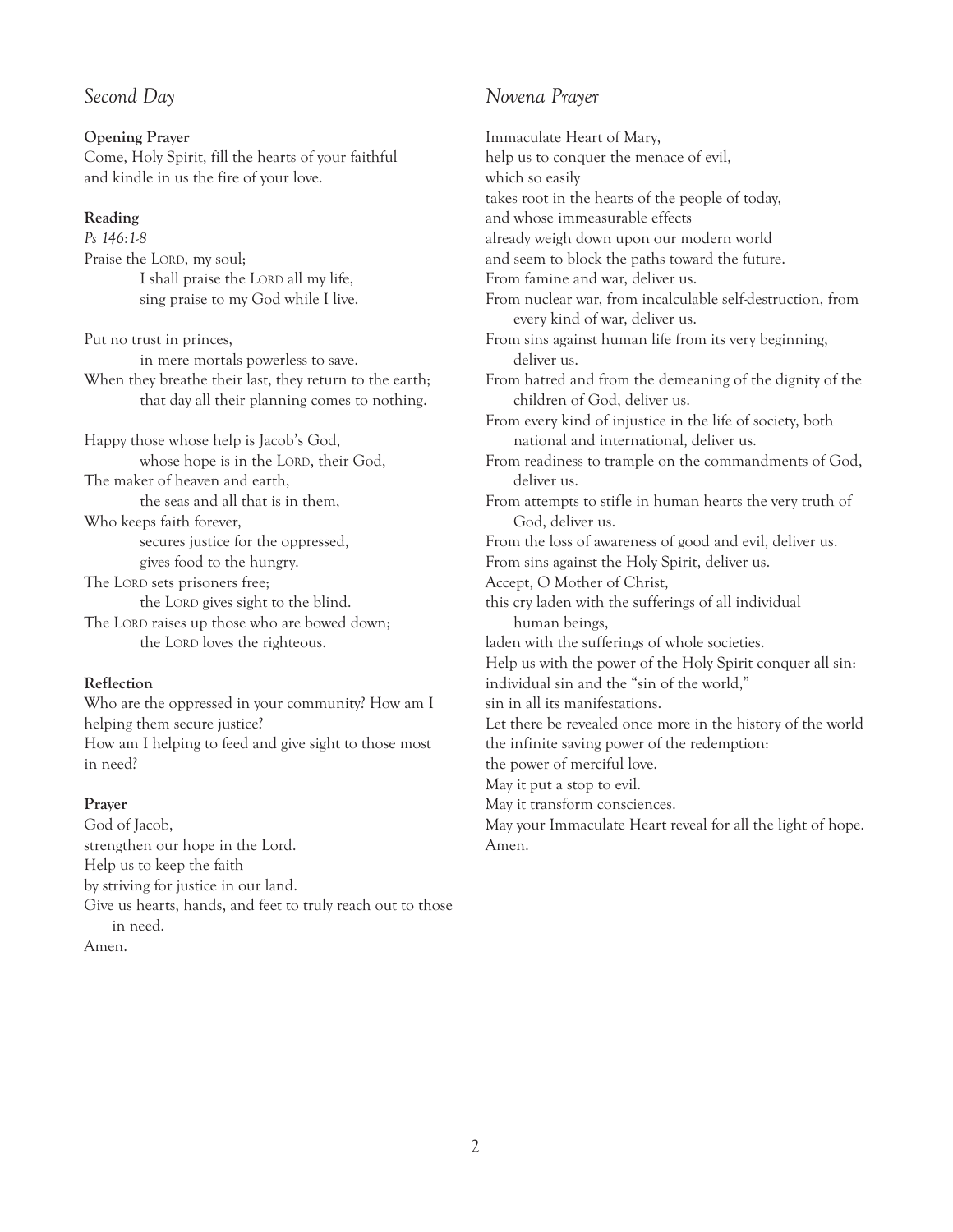## *Third Day*

#### **Opening Prayer** Come, Holy Spirit, fill the hearts of your faithful and kindle in us the fire of your love.

#### **Reading**

*Is 58:2-3, 6-8* [The Lord said]: They seek me day after day, and desire to know my ways, Like a nation that has done what is just and not abandoned the law of their God; They ask me to declare what is due them, pleased to gain access to God. "Why do we fast, and you do not see it? afflict ourselves, and you take no note of it?"

This, rather, is the fasting that I wish: releasing those bound unjustly, untying the thongs of the yoke; Setting free the oppressed, breaking every yoke; Sharing your bread with the hungry, sheltering the oppressed and the homeless; Clothing the naked when you see them, and not turning your back on your own. Then your light shall break forth like the dawn, and your wound shall quickly be healed.

#### **Reflection**

What actions do I perform to please God? How am I healing the wounds of my community?

#### **Prayer**

God of light, give us the freedom to walk in the footprints of your Son, Jesus. Let our light shine out for all to see by turning to those who call for our help. Heal our wounds, heal our community. Amen.

## *Novena Prayer*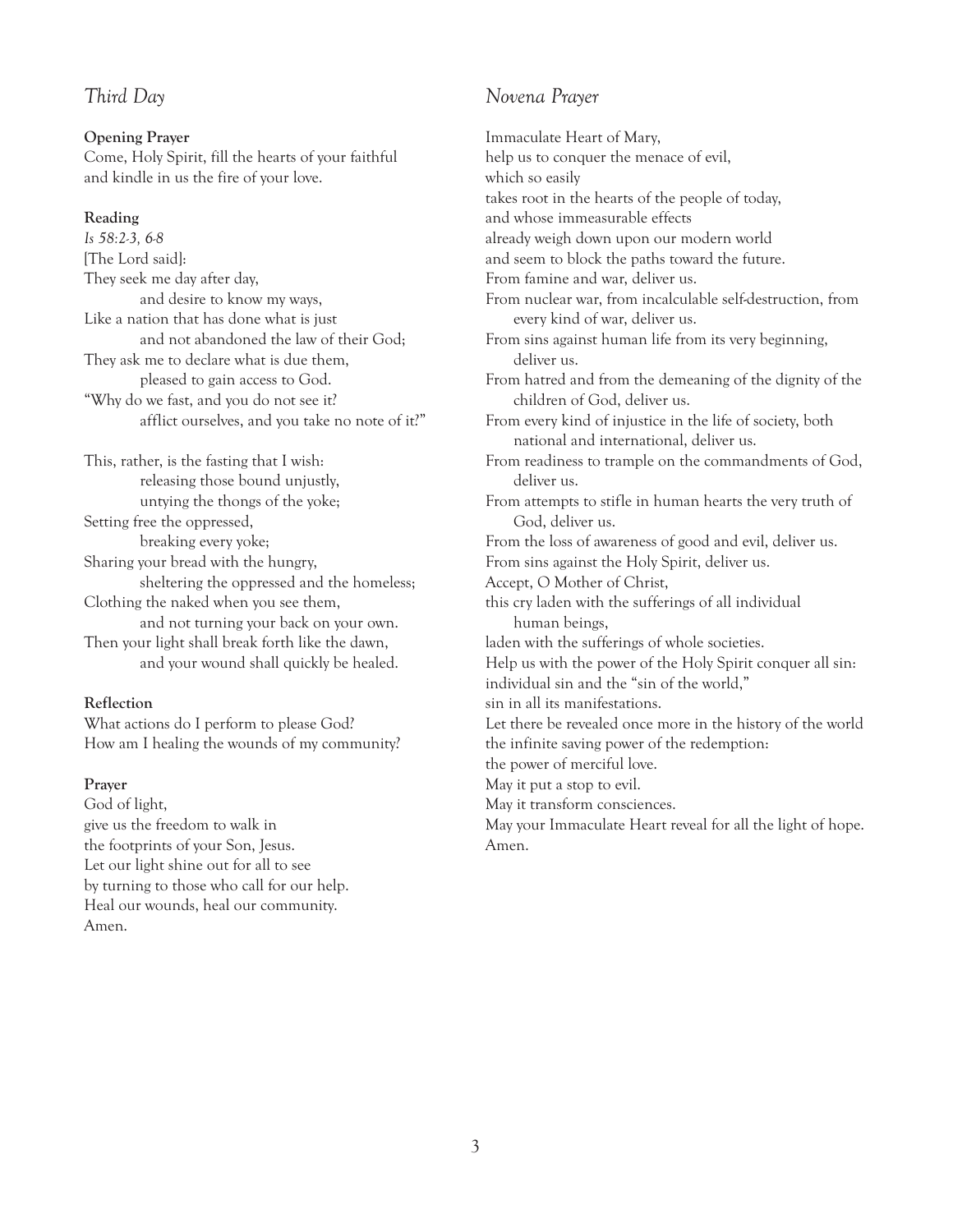## *Fourth Day*

#### **Opening Prayer**

Come, Holy Spirit, fill the hearts of your faithful and kindle in us the fire of your love.

#### **Reading**

*Deut 30:15-20*

Moses said to the people: "Today, I have set before you life and prosperity, death and doom. If you obey the commandments of the LORD, your God, which I enjoin on you today, loving him, and walking in his ways, and keeping his commandments, statutes and decrees, you will live and grow numerous, and the LORD, your God, will bless you in the land you are entering to occupy. If, however, you turn away your hearts and will not listen, but are led astray and adore and serve other gods, I tell you now that you will certainly perish; you will not have a long life on the land that you are crossing the Jordan to enter and occupy. I call heaven and earth today to witness against you: I have set before you life and death,

the blessing and the curse.

Choose life, then,

that you and your descendants may live, by loving the LORD, your God,

heeding his voice, and holding fast to him.

For that will mean life for you,

a long life for you to live on the land which the LORD swore he would give to your fathers Abraham, Isaac and Jacob."

#### **Reflection**

How do I defend the right to life especially of the unborn and those near death? How am I tempted to turn away from the commandments and not support the right to life of all people? How can I overcome that temptation?

#### **Prayer**

God of life,

may we protect and defend the inviolable sanctity of human life

from the moment of conception until natural death with strong voices, gentle hands, and loving hearts. Amen.

## *Novena Prayer*

Immaculate Heart of Mary, help us to conquer the menace of evil, which so easily takes root in the hearts of the people of today, and whose immeasurable effects already weigh down upon our modern world and seem to block the paths toward the future. From famine and war, deliver us. From nuclear war, from incalculable self-destruction, from every kind of war, deliver us. From sins against human life from its very beginning, deliver us. From hatred and from the demeaning of the dignity of the children of God, deliver us. From every kind of injustice in the life of society, both national and international, deliver us. From readiness to trample on the commandments of God, deliver us. From attempts to stifle in human hearts the very truth of God, deliver us. From the loss of awareness of good and evil, deliver us. From sins against the Holy Spirit, deliver us. Accept, O Mother of Christ, this cry laden with the sufferings of all individual human beings, laden with the sufferings of whole societies. Help us with the power of the Holy Spirit conquer all sin: individual sin and the "sin of the world," sin in all its manifestations. Let there be revealed once more in the history of the world the infinite saving power of the redemption: the power of merciful love. May it put a stop to evil. May it transform consciences.

May your Immaculate Heart reveal for all the light of hope. Amen.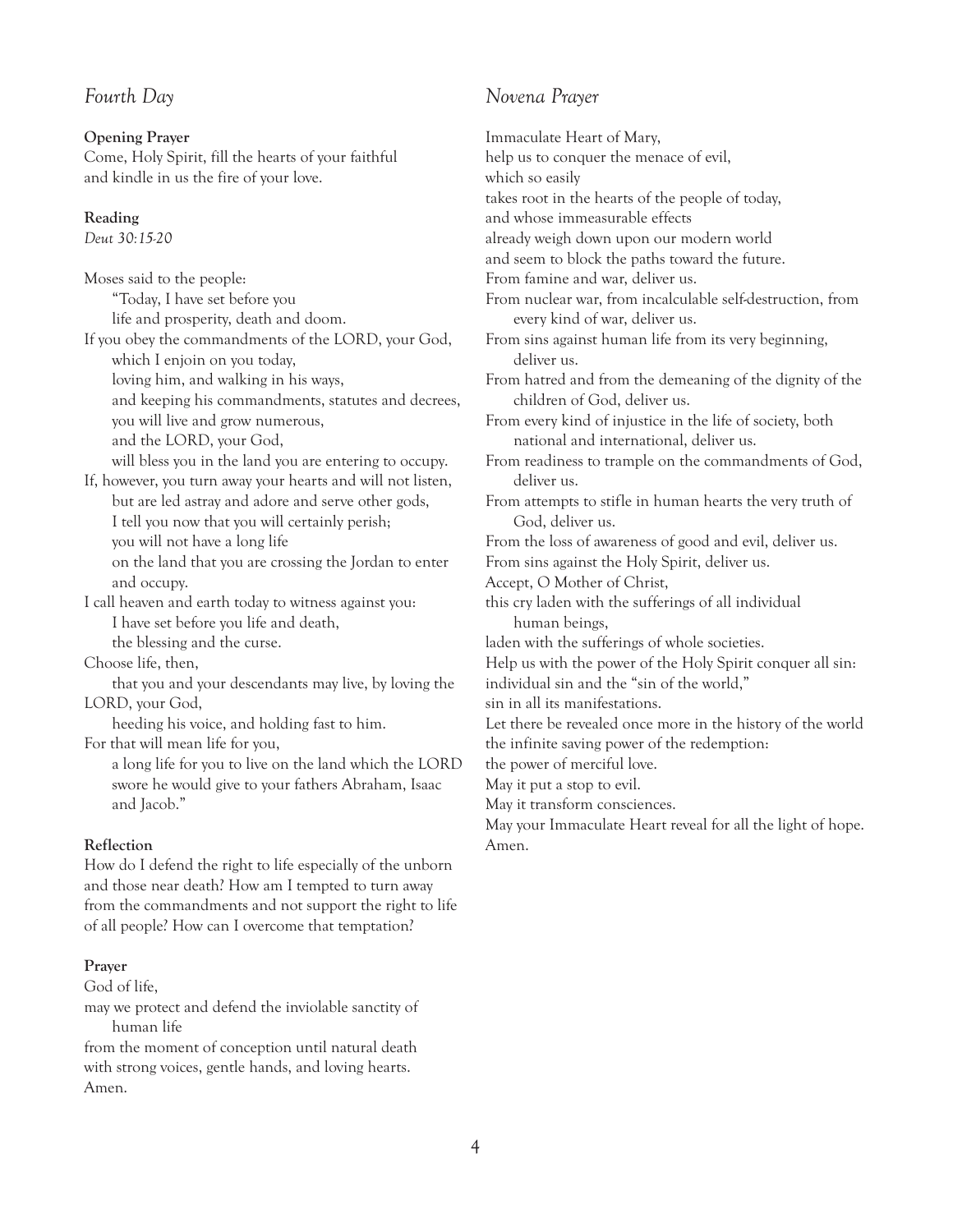# *Fifth Day*

#### **Opening Prayer**

Come, Holy Spirit, fill the hearts of your faithful and kindle in us the fire of your love.

#### **Reading**

#### *1 Cor 11:26-29*

For as often as you eat this bread and drink the cup, you proclaim the death of the Lord until he comes.

Therefore, whoever eats the bread or drinks the cup of the Lord unworthily will have to answer for the body and blood of the Lord. A person should examine himself, and so eat the bread and drink the cup. For anyone who eats and drinks without discerning the body, eats and drinks judgment on himself.

#### **Reflection**

How is the Eucharist central in my life? My community? Where do I reach out to the body of Christ in my community?

#### **Prayer**

Lord,

we come together at the Eucharist to celebrate your death and resurrection. Help us experience authentic worship. Help us grow in awareness of each person's dignity, and increase our sensitivity to injustices. Guide us to seek ways to redress them. Amen.

# *Novena Prayer*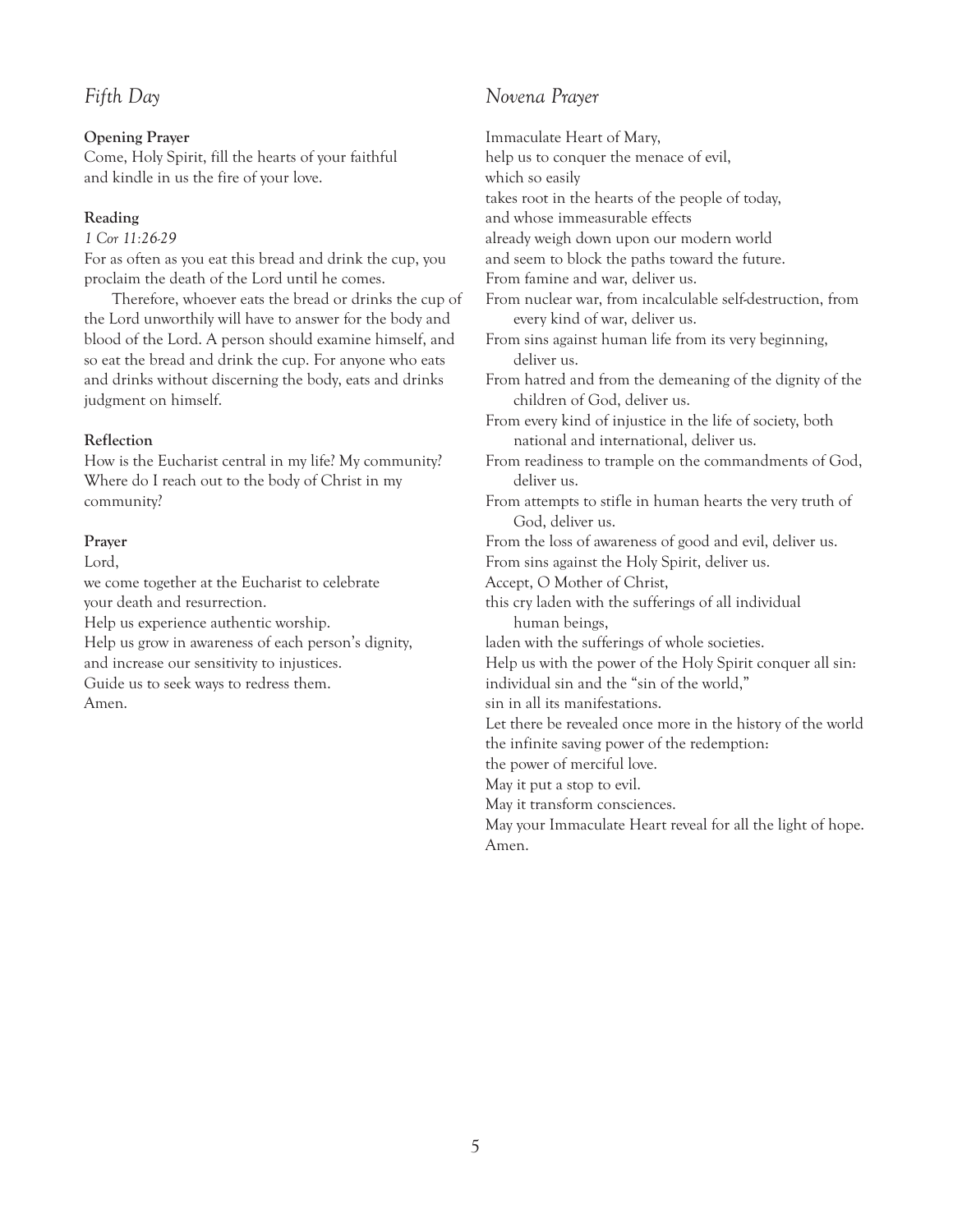# *Sixth Day*

### **Opening Prayer**

Come, Holy Spirit, fill the hearts of your faithful and kindle in us the fire of your love.

### **Reading**

#### *Mt 5:43-46*

"You have heard that it was said, 'You shall love your neighbor and hate your enemy.' But I say to you, love your enemies, and pray for those who persecute you, that you may be children of your heavenly Father, for he makes his sun rise on the bad and the good, and causes rain to fall on the just and the unjust. For if you love those who love you, what recompense will you have?"

### **Reflection**

Who are my enemies? How do I love them? How do I live up to the definition Jesus provides for living a Christian lifestyle, a life of Christian love?

### **Prayer**

God of peace, Give us the courage to be reconciled with our neighbors, our enemies. Give us the vision to truly see what it means to be a Christian so that peace and justice may rule in our world. Amen.

# *Novena Prayer*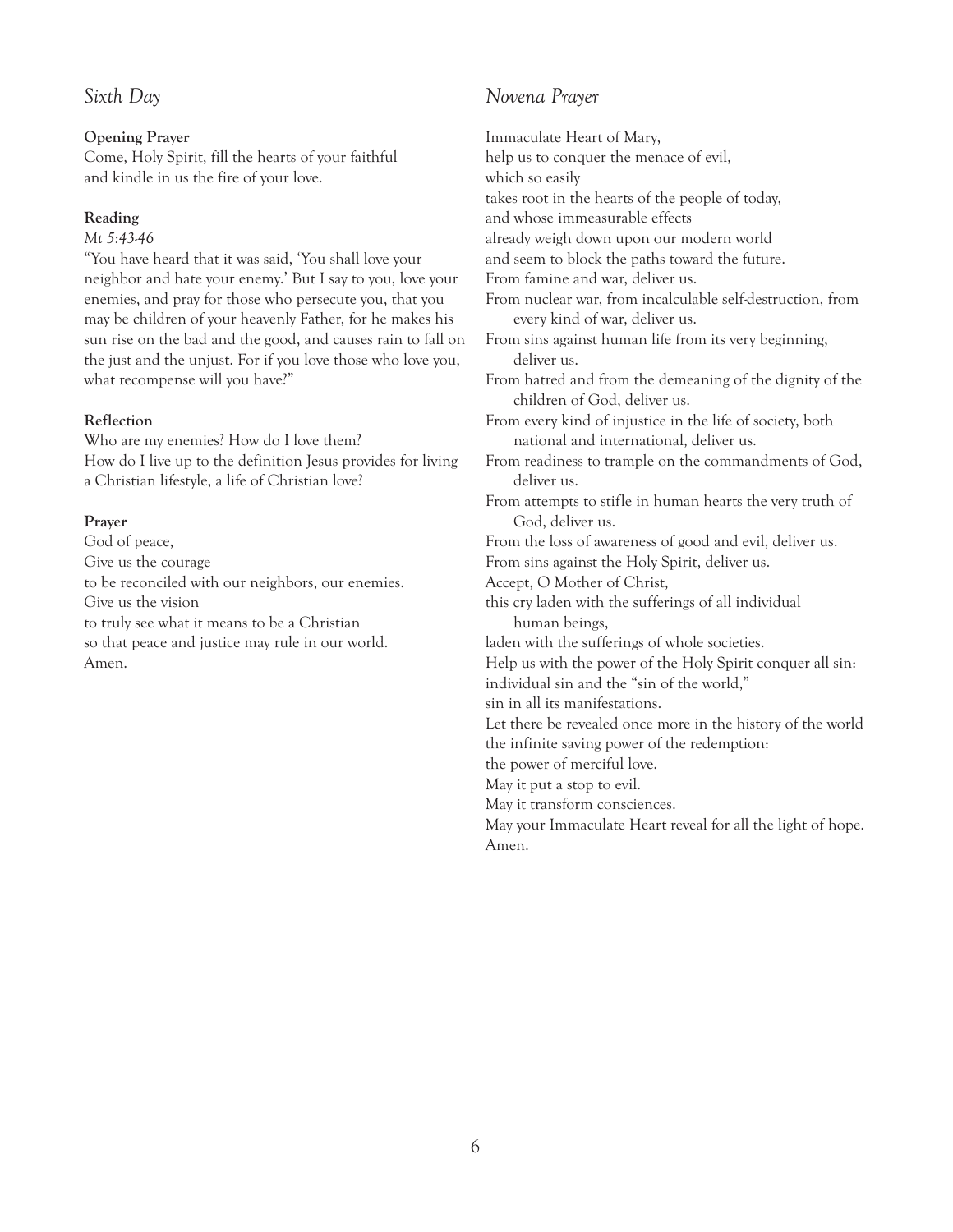## *Seventh Day*

### **Opening Prayer**

Come, Holy Spirit, fill the hearts of your faithful and kindle in us the fire of your love.

### **Reading**

#### *Ephesians 4:1-6*

I . . . urge you to live in a manner worthy of the call you have received, with all humility and gentleness, with patience, bearing with one another through love, striving to preserve the unity of the Spirit through the bond of peace: one body and one Spirit, as you were also called to the one hope of your call; one Lord, one faith, one baptism; one God and Father of all, who is over all and through all and in all.

### **Reflection**

What divisions exist in my community? What structures in society seem unjust? How am I striving to achieve justice and peace in my neighborhood, church, and nation?

#### **Prayer**

God of justice, we are created in your image. May we glorify you in all of our actions. Amen.

# *Novena Prayer*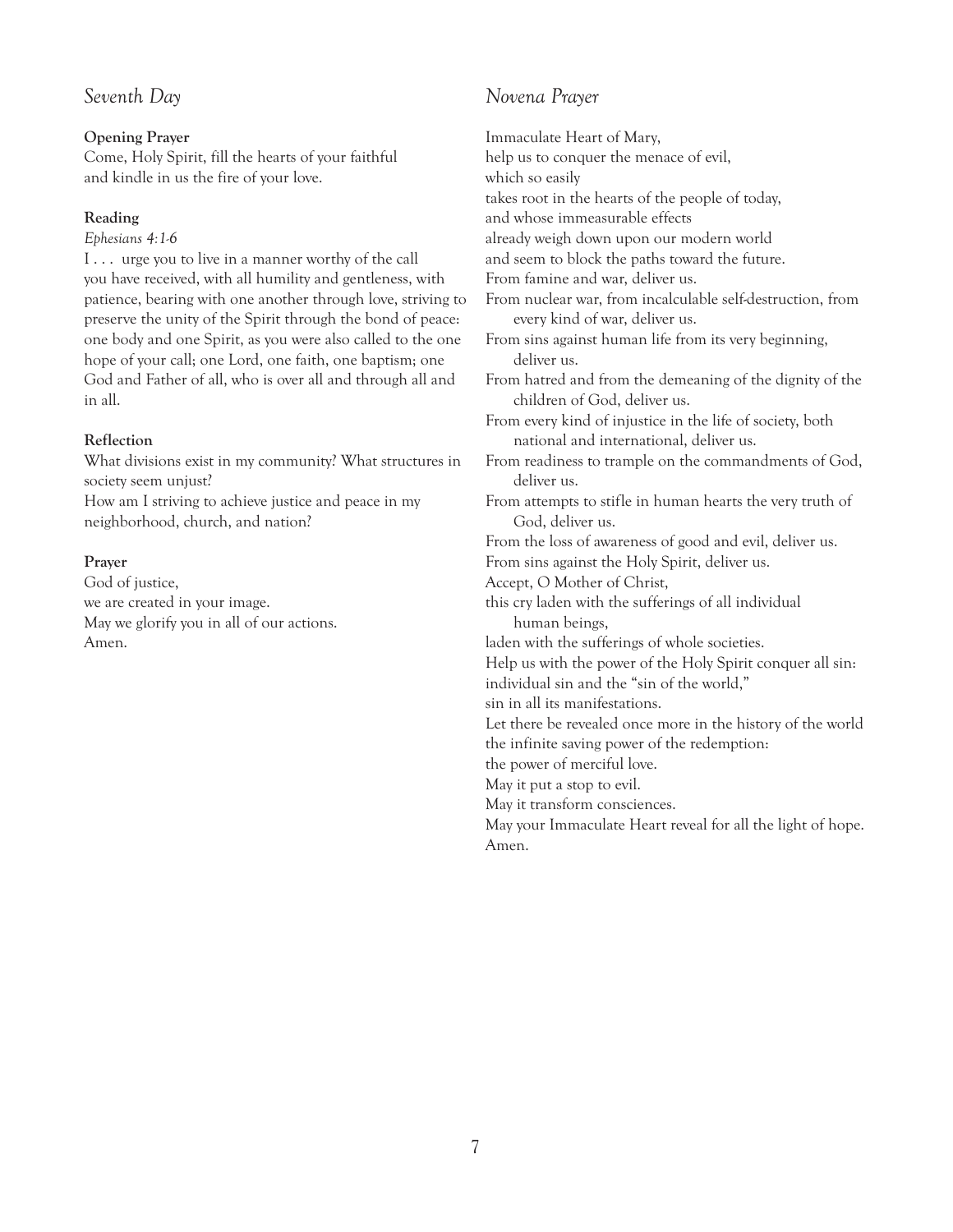## *Eighth Day*

#### **Opening Prayer** Come, Holy Spirit, fill the hearts of your faithful and kindle in us the fire of your love.

### **Reading**

*Is 32:15-18* Until the spirit from on high is poured out on us. Then will the desert become an orchard and the orchard be regarded as a forest. Right will dwell in the desert and justice abide in the orchard. Justice will bring about peace; right will produce calm and security. My people will live in peaceful country, in secure dwellings and quiet resting places.

#### **Reflection**

How do I recognize the Spirit's involvement in my life in the community?

#### **Prayer**

Spirit of God, fill our hearts with peace so that we may bring peace to our community. Amen.

# *Novena Prayer*